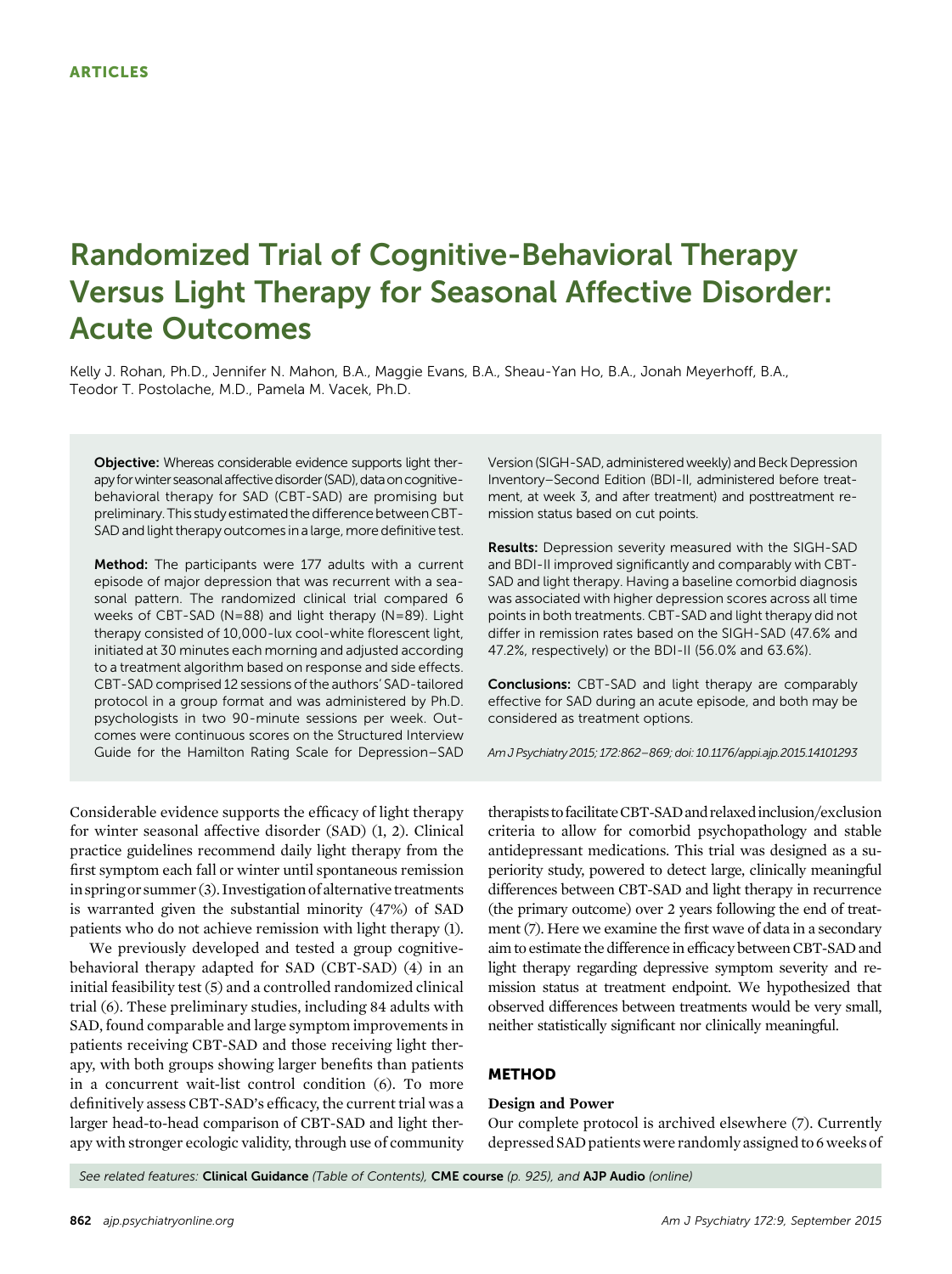CBT-SAD or light therapy in a concurrent two-arm design. This study took place at the Mood and Seasonality Laboratory at the University of Vermont and was approved by the university's institutional review board. This trial was powered to test the primary hypothesis that CBT-SAD would be superior to light therapy in depression recurrences following treatment of the index episode, whereas these secondary analyses compared the treatments at treatment endpoint. However, with these sample sizes (CBT-SAD, N=88; light therapy, N=89), there was 80% power to detect differences of  $\geq 3.0$  in posttreatment scores on the Structured Interview Guide for the Hamilton Rating Scale for Depression–Seasonal Affective Disorder Version (SIGH-SAD) (8) and a 0.21 difference in the proportions of patients in remission.

## Participants

Community volunteers, age 18 or older, were recruited through local media advertisements and referrals from health clinics in the fall and winter months. Inclusion criteria were 1) fulfillment of the DSM-IV-TR criteria for major depression, recurrent, with a seasonal pattern, 2) fulfillment of the SIGH-SAD criteria (8) for a current SAD episode, and 3) no or stable use of antidepressants (i.e., a consistent dose of the same medication maintained for at least the past 4 weeks with no plans for change). Exclusion criteria included 1) current light therapy or psychotherapy for depression, 2) prior light therapy or CBT for SAD, 3) a comorbid axis I disorder requiring immediate treatment (e.g., psychotic disorder, substance abuse/ dependence, bipolar disorder), 4) acute and serious suicidal intent, 5) positive laboratory findings for hypothyroidism at medical workup, and 6) plans for a vacation or absence for more than a week through March.

## Screening and Enrollment

Recruitment occurred between September and mid-January for 6 consecutive years beginning in 2006. Following a brief telephone screening, potentially eligible respondents were invited to review the informed consent form. Those who consented came for in-person diagnostic interviews using the Structured Clinical Interview for DSM-IV Axis I Disorders– Clinician Version (SCID) (9), administered by the principal investigator (K.J.R.) or a trained clinical graduate student. Individuals meeting the SCID criteria for recurrent major depression with a seasonal pattern were interviewed with the SIGH-SAD. A SIGH-SAD score of  $\geq$ 20 (including a score on the atypical symptom subscale of  $\geq$  5) was the marker of current depression. If the threshold was not reached, individuals were reassessed every other week. After meeting the SIGH-SAD criteria, individuals underwent a medical workup at the university's Clinical Research Center in the College of Medicine, including a thyroid panel to rule out hypothyroidism.

# Randomization

Random assignment to CBT-SAD or light therapy was based on permuted random blocks of size 4 and 6, stratified by sex, comorbid axis I diagnosis (present/absent), and current antidepressant medication status (positive/negative). All investigators except the project statistician were blinded to the randomization schedule. The project coordinator randomly assigned participants on a rolling admission each fall and winter when the interventions were concurrently implemented. The 6-week treatment phase commenced no later than the first week of February to ensure completion before spring, when spontaneous remission occurs.

## **Treatments**

Light Therapy. A scripted-protocol instructional session included demonstration of device assembly and positioning and review of the treatment rationale, instructions, and possible side effects. We used the  $23\times15\frac{1}{2}\times3\frac{1}{4}$ -in. SunRay (SunBox Company, Gaithersburg, Md.), which emits 10,000 lux of coolwhite fluorescent light through an ultraviolet filter. Given that morning is more effective than evening for light therapy (1), the starting dose was 30 minutes immediately upon awakening (10). After week 1, the following treatment algorithm was used to maximize response and reduce side effects. Increasing the daily duration, incrementally by 15 minutes per week up to a maximum of 2 hours per day, was indicated by an insufficient response, defined as a SIGH-SAD score reduction less than 30% at week 1 or less than 50% at week 2 or as not fulfilling the SIGH-SAD remission criteria at week 3 or beyond. In the case of significant side effects, duration was decreased in 15-minute decrements to a minimum of 30 minutes per day. Severe side effects (e.g., migraines) warranted a 1-day hiatus from light therapy, with resumption the following day at 50% of the prescribed duration and subsequent increases to a tolerable level. In the event of early awakenings and/or early evening sleepiness, morning light was reduced and/or a daily evening light session was added, beginning with 10 minutes and adding more as needed. Side effects were monitored weekly through self-report diaries. Once per week, the principal investigator and a chronobiological psychiatrist with light therapy expertise (T.T.P.) reviewed each light therapy subject's file according to this algorithm, and the principal investigator conveyed any recommended clinical adjustments to subjects over the telephone within 24 hours. After the 6 weeks of monitored light therapy, we encouraged participants to continue daily light therapy until their typical time of spontaneous remission, and we collected the devices from them in May.

CBT-SAD. CBT-SAD (4) is an adaptation of traditional cognitive therapy for depression (11) to specifically target SAD. CBT-SAD uses behavioral activation and cognitive restructuring to improve coping with winter, thereby alleviating depression and fortifying against relapse and recurrence. Identifying and scheduling pleasant events is used to combat winter anhedonia. In addition to targeting typical depressive thought content, some cognitive restructuring challenges negative thoughts related to the winter season (e.g., focus on darkness or winter weather). The protocol concludes with a personalized relapse-prevention plan involving early identification of negative anticipatory thoughts about winter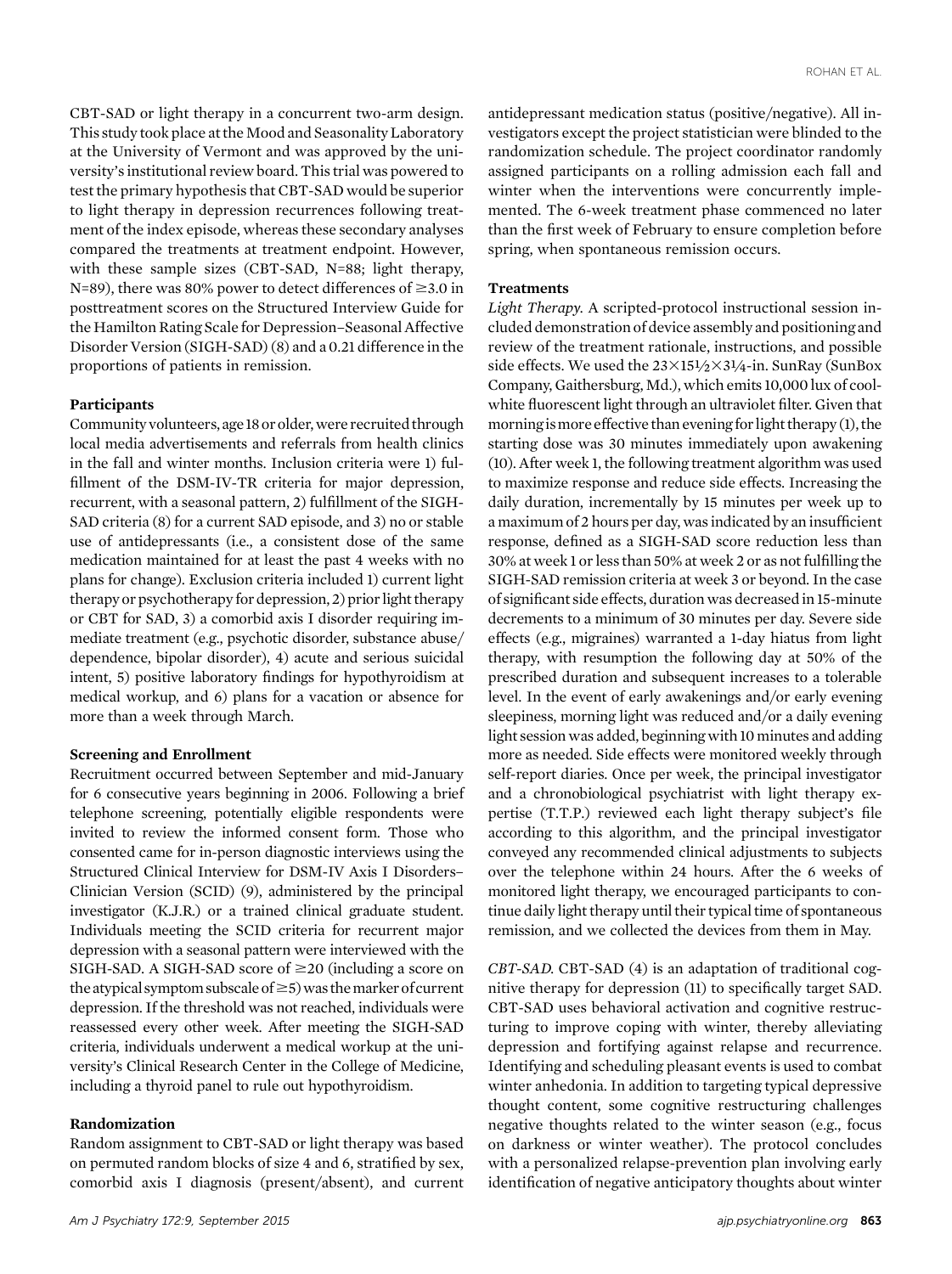and SAD-related behavior changes as signals to implement CBT skills to prevent recurrence. Unlike cognitive therapy for depression (11) (twenty 50-minute sessions over 16 weeks), SAD necessitates a condensed schedule to accommodate completion before spring (two 90-minute sessions per week over 6 weeks). Sessions were audiotaped to assess treatment adherence.

# Training and Supervision of Community Therapists

CBT-SAD was conducted in small closed groups of four to eight participants, with each group led by a licensed Ph.D. level psychologist (the principal investigator or one of two community therapists) and a clinical psychology graduate student co-therapist. The community therapists had a minimum of 4 years of postdoctoral practice, and both had prior clinical experience treating depression with CBT. Before facilitating groups, the therapists met with the principal investigator to review the protocol in detail. For each therapist's first group, the principal investigator listened to audiotapes of each session and then met weekly with the therapist to review the prior two sessions and plan the next two. After the closely supervised first group, the principal investigator reviewed at least two more audiotaped sessions per group and provided 1.5 hours of weekly supervision with each therapist. The therapists were compensated for their time in training and supervision at the standard hourly clinical rate in Vermont and for their time administering CBT-SAD at the standard per-patient group therapy rate.

#### Treatment Integrity Measure

To assess treatment adherence across sessions and therapists, we previously adapted the National Institute of Mental Health's Collaborative Study Psychotherapy Rating Scale (12, 13) to assess therapist behaviors in CBT-SAD and light therapy (6). A random sample (25%) of sessions varying across conditions and, for CBT-SAD, across groups, session numbers, and therapists, were independently rated by two trained clinical psychology graduate students, blind to condition and session number.

# Outcome Measures

The 29-item SIGH-SAD (8) was administered by a blind rater before treatment, at weeks 1–5, and after treatment. SIGH-SAD-derived outcomes included total score (range=0–90), scores on its component subscales (the 21-item Hamilton Rating Scale for Depression [HAM-D] and the 8-item atypical symptom subscale), and remission status after treatment. Either of the following was classified as a remission (14): 1) pre- to posttreatment reduction in SIGH-SAD score of  $\geq$ 50% plus a HAM-D score of  $\leq$ 7 plus an atypical symptom score of  $\le$ 7 or 2) HAM-D score of  $\le$ 2 plus an atypical symptom score of ≤10. SIGH-SAD interviews were audio-recorded and rated by a second blind rater. The intraclass correlations for interrater reliability were 0.923 before pretreatment; 0.958, 0.965, 0.950, 0.967, and 0.962 for weeks 1–5; and 0.961 after treatment.

The Beck Depression Inventory—Second Edition (BDI-II) (15), a 21-item self-report measure of depressive symptom severity, was administered before treatment, at week 3 (midtreatment), and after treatment. A BDI-II score of  $\leq$ 8 was used as a marker of remission, as in our prior trials (5, 6, 16).

# Statistical Analyses

To examine change in depression severity on the SIGH-SAD across the 6 weeks of treatment, we fitted mixed-effects regression models with treatment (CBT-SAD or light therapy), time (pretreatment, weeks 1–5, and posttreatment), and their interaction as fixed effects and subject as a random effect, using all available data. Analogous regression models were fitted to BDI-II scores at pre-, mid-, and posttreatment. Mean values for treatment conditions and time points were estimated as the least-squares means. Secondary analyses examined potential treatment moderators (sex, age, race, pretreatment depression severity, comorbidity status, antidepressant medication status) by entering each into the regression models as a fixed effect, together with its 2- and 3-way interactions with treatment and time. The proportions of participants in remission after treatment in the CBT-SAD and light therapy groups were compared by using a Pearson's chi-square test. For all tests, p values less than 0.05 were considered statistically significant. Mixed-effects regression models were also used to assess the effects of therapist and CBT-SAD group membership on posttreatment depression scores.

# RESULTS

#### Participant Characteristics

Figure 1 illustrates participant flow, beginning with the initial pool of individuals who contacted us about the trial and progressing through all successive screening phases, randomization, and treatment endpoint.

The intent-to-treat sample included 177 fully eligible patientswho were randomlyassigned toCBT-SAD (N=88) and light therapy (N=89). None was withdrawn because of adverse effects, and no harmful or unintended effects were observed in either treatment group. However, one participant (out of 89, 1.1%) voluntarily withdrew from light therapy, and 13 of 88 participants (14.7%) voluntarily withdrew from CBT-SAD. Efforts were made to obtain data from all withdrawn participants. Missing data were minimal; 173 patients (97.7%) provided SIGH-SAD data at posttreatment: 84 (95.5%) of the 88 patients assigned to CBT-SAD and all of the 89 patients assigned to light therapy.

Table 1 presents baseline demographic characteristics, overall and within each treatment. The study group was predominantly female and white. Roughly one-fourth had comorbid axis I diagnoses or were taking antidepressant medication at baseline. Table 2 displays current comorbid diagnoses, as ascertained by the original SCID interviewer. Nearly all of the SCID interviews (170 of 177, 96.0%) were archived, with only seven unavailable for verification. The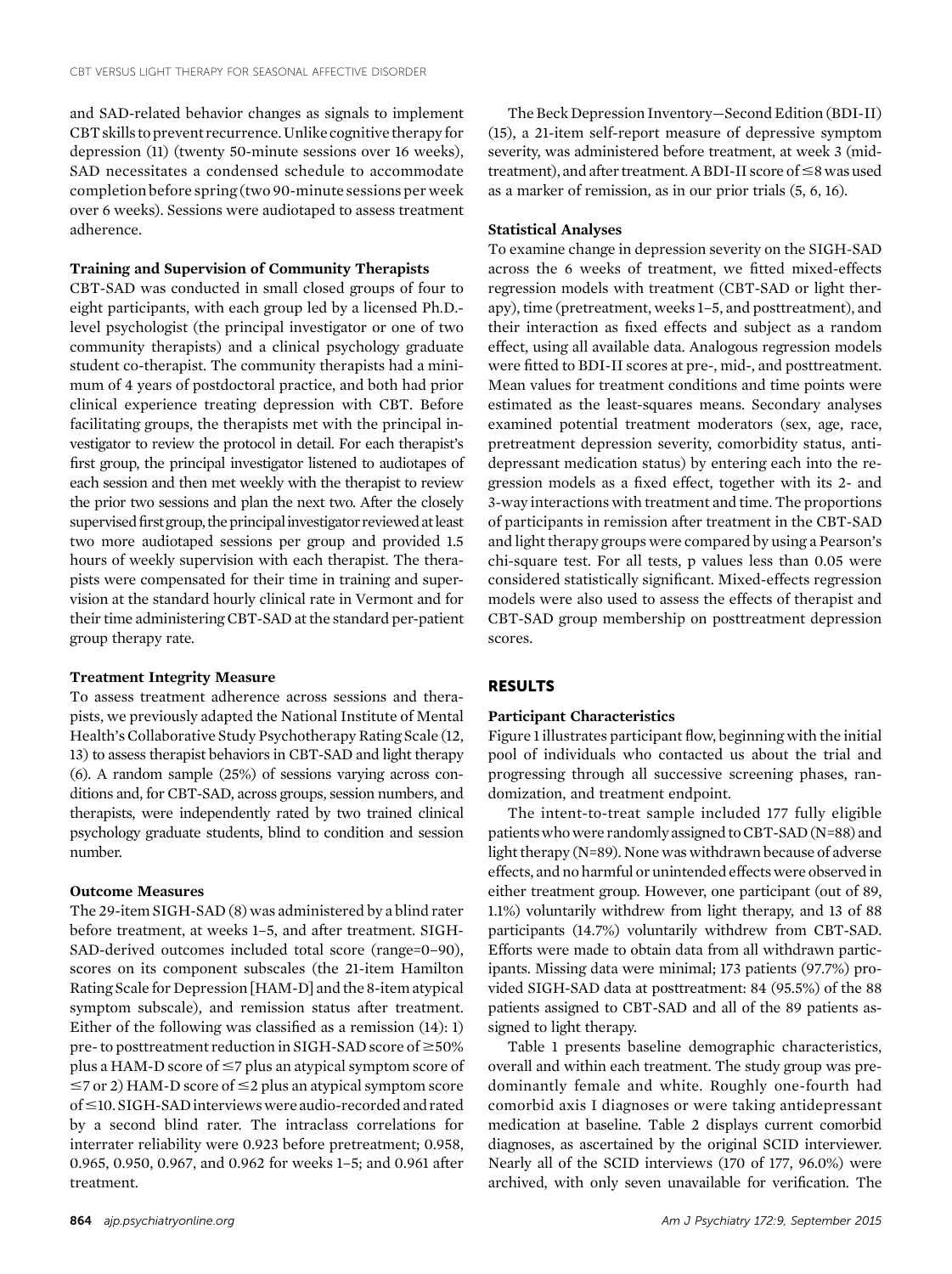FIGURE 1. Participant Flow in a Comparison of Cognitive-Behavioral Therapy and Light Therapy for an Acute Episode of Seasonal Affective **Disordera** 



a SAD, seasonal affective disorder. SIGH-SAD, Structured Interview Guide for the Hamilton Rating Scale for Depression–Seasonal Affective Disorder Version. CBT-SAD, cognitive-behavioral therapy tailored for SAD. SCID, Structured Clinical Interview for DSM-IV Axis I Disorders–Clinician Version.

independent rater corroborated the interviewer's diagnosis of major depressive disorder, recurrent, with seasonal pattern for all 170 available SCIDs and in most cases agreed with the interviewer on the presence or absence of axis I comorbidity (156 of 170, 91.8% agreement; kappa=0.79), presence or absence of any anxiety disorder (150 of 170, 88.2%; kappa=0.76), and number of comorbid diagnoses (144 of 170, 84.7%; kappa=0.66). Diagnostic agreement was lower at the level of specific diagnoses: the kappavalueswere 0.64 for specific phobia, 0.73 for social anxiety disorder, 0.77 for generalized anxiety disorder, and 0.74 for panic disorder without agoraphobia.

## Treatment Integrity

The random sample of treatment sessions rated for treatment integrity included 48 CBT-SAD sessions, balanced across 16 groups, three therapists, and 12 sessions (four of each session), and 16 of the 61 light therapy instructional sessions. The interrater reliability intraclass correlation coefficient (ICC)

Am J Psychiatry 172:9, September 2015 and the state of the state of the state of the state of the state of the state of the state of the state of the state of the state of the state of the state of the state of the state o

was 0.76 for the modified Collaborative Study Psychotherapy Rating Scale. The scale contains separate cognitive-behavioral and clinical management scales, and for them the ICC values were 0.96 and 1.0, respectively.Mann-Whitney tests compared CBT-SAD versuslight therapy on the cognitive-behavioral and clinical management scales and their subscales to measure success at discriminating treatment content. When the mean score of the two raters for each session rated was used, CBT-SAD and light therapy were distinct from one another on the cognitive-behavioral scale and all eight of its subscales and on the clinical management scale and all four of its subscales  $(p<0.001)$ in all cases except the relapse prevention subscale [p=0.05] of the cognitive-behavioral scale). Inspection of the mean ratings on the subscales of the cognitive-behavioral scale, averaged across the two raters and both CBT-SAD sessions within a given treatment week, suggested adherence to CBT-SAD manual content with psychoeducation covered earliest, followed by behavioral activation, cognitive therapy, and relapse prevention.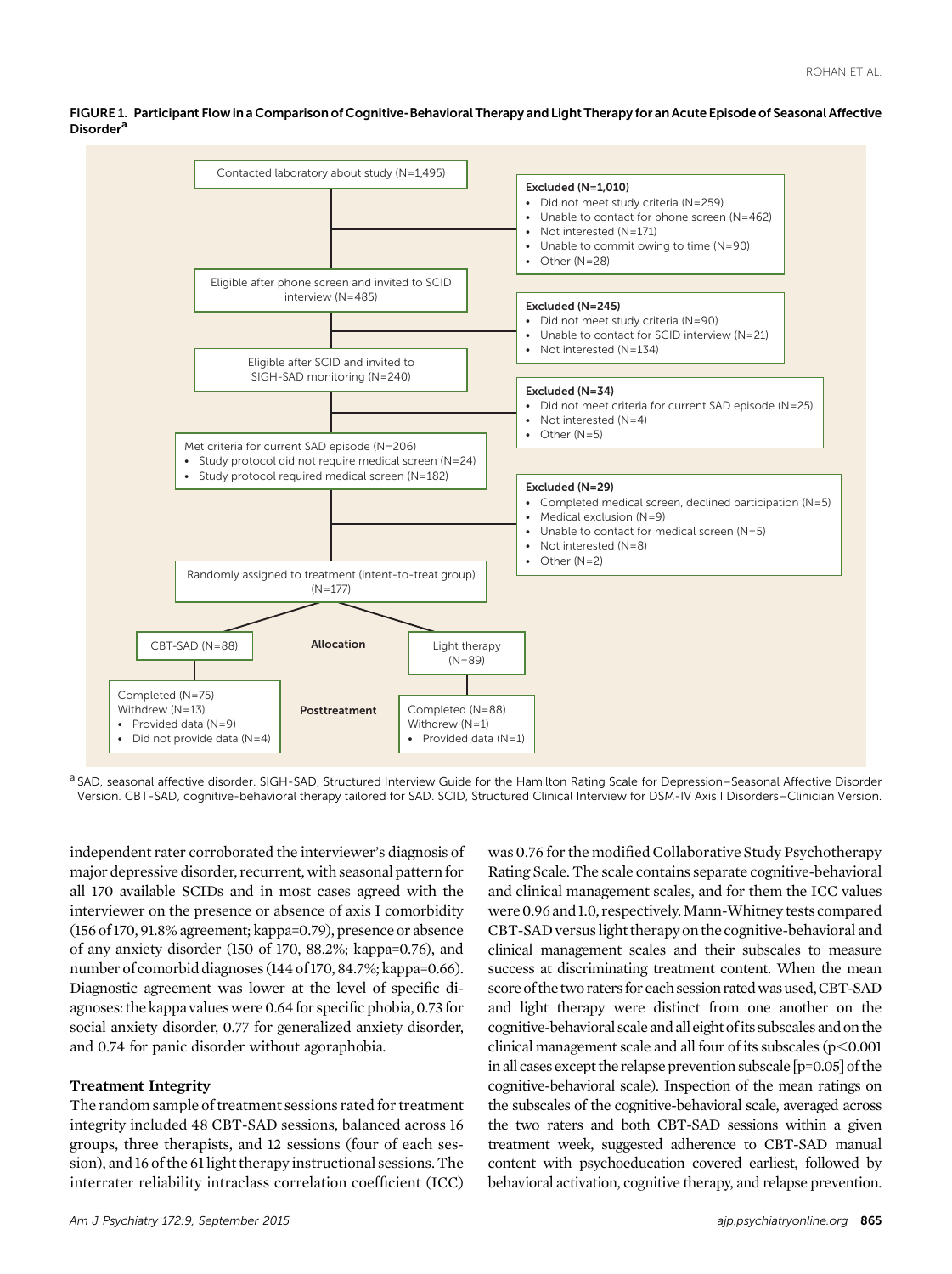| Variable                                | <b>Total Group</b><br>$(N=177)$ |              | $CBT-SADa$<br>$(N = 88)$         |             | Light Therapy<br>$(N=89)$ |              | Analysis     |                |                   |
|-----------------------------------------|---------------------------------|--------------|----------------------------------|-------------|---------------------------|--------------|--------------|----------------|-------------------|
|                                         | Mean                            | <b>SD</b>    | Mean                             | SD          | Mean                      | SD           | $\mathsf{t}$ | df             | р                 |
| Age (years)                             | 45.6                            | 12.7         | 46.9                             | 12.6        | 44.4                      | 12.9         | 1.32         | 175            | 0.19              |
| Years in the area                       | 22.2                            | 16.3         | 23.2                             | 17.1        | 21.3                      | 15.4         | 0.77         | 175            | 0.44              |
|                                         | N                               | %            | N                                | $\%$        | $\mathsf{N}$              | %            | $x^2$        | df             | р                 |
| Sex                                     |                                 |              |                                  |             |                           |              | 0.03         | $\mathbf{1}$   | 0.87              |
| Male                                    | 29                              | 16.4         | 14                               | 15.9        | 15                        | 16.9         |              |                |                   |
| Female                                  | 148                             | 83.6         | 74                               | 84.1        | 74                        | 83.1         |              |                |                   |
| Race                                    |                                 |              |                                  |             |                           |              | 1.19         | $\mathbf{1}$   | 0.28 <sup>b</sup> |
| White                                   | 163                             | 92.1         | 83                               | 94.3        | 80                        | 89.9         |              |                |                   |
| Asian                                   | 2                               | 1.1          | $\mathbf{1}$                     | 1.1         | $\mathbf{1}$              | 1.1          |              |                |                   |
| African American                        | $\overline{c}$                  | 1.1          | $\mathbf{1}$                     | 1.1         | $\mathbf{1}$              | 1.1          |              |                |                   |
| Hispanic                                | $\overline{3}$                  | 1.7          | $\overline{c}$                   | 2.3         | $\mathbf{1}$              | 1.1          |              |                |                   |
| American Indian                         | 5                               | 2.8          | 0                                | 0.0         | 5                         | 5.6          |              |                |                   |
| Other                                   | $\overline{c}$                  | 1.1          | 1                                | 1.1         | $\mathbf{1}$              | 1.1          |              |                |                   |
| Marital status                          |                                 |              |                                  |             |                           |              | 3.08         | 3              | 0.38              |
| Married or living with partner          | 114                             | 64.4         | 53                               | 60.2        | 61                        | 68.5         |              |                |                   |
| Divorced                                | 22                              | 12.4         | 10                               | 11.4        | 12                        | 13.5         |              |                |                   |
| Widowed                                 | $\overline{7}$<br>34            | 4.0          | 5                                | 5.7         | $\overline{c}$<br>14      | 2.2          |              |                |                   |
| Single                                  |                                 | 19.2         | 20                               | 22.7        |                           | 15.7         |              |                |                   |
| Highest education level                 |                                 |              |                                  |             |                           |              | 7.20         | $\overline{4}$ | 0.13              |
| High school diploma                     | 11                              | 6.2          | 8                                | 9.1         | 3                         | 3.4          |              |                |                   |
| Some college                            | 40                              | 22.6         | 22                               | 25.0        | 18                        | 20.2         |              |                |                   |
| College degree                          | 61                              | 34.5         | 32<br>$\overline{7}$             | 36.4        | 29<br>17                  | 32.6         |              |                |                   |
| Some graduate school<br>Graduate degree | 24<br>41                        | 13.6<br>23.2 | 19                               | 8.0<br>21.6 | 22                        | 19.1<br>24.7 |              |                |                   |
|                                         |                                 |              |                                  |             |                           |              |              |                |                   |
| <b>Employment status</b>                |                                 |              |                                  |             |                           |              | 3.16         | 3              | 0.37              |
| Employed full-time                      | 129<br>5                        | 75.0         | 66                               | 76.7        | 63                        | 73.3         |              |                |                   |
| Employed part-time<br>Retired           |                                 | 2.9<br>5.8   | $\overline{c}$<br>$\overline{7}$ | 2.3<br>8.1  | $\overline{3}$<br>3       | 3.5<br>3.5   |              |                |                   |
| Unemployed                              | 10<br>28                        | 16.3         | 11                               | 12.8        | 17                        | 19.8         |              |                |                   |
|                                         |                                 |              |                                  |             |                           |              |              |                |                   |
| Comorbid diagnosis                      |                                 |              |                                  |             |                           |              | 0.05         | $\mathbf{1}$   | 0.83              |
| Yes                                     | 47                              | 26.6         | 24                               | 27.3        | 23                        | 25.8         |              |                |                   |
| <b>No</b>                               | 130                             | 73.4         | 64                               | 72.7        | 66                        | 74.2         |              |                |                   |
| Antidepressant medication status        |                                 |              |                                  |             |                           |              | 0.32         | $\mathbf{1}$   | 0.57              |
| Yes                                     | 45                              | 25.4         | 24                               | 27.3        | 21                        | 23.6         |              |                |                   |
| No                                      | 132                             | 74.6         | 64                               | 72.7        | 68                        | 76.4         |              |                |                   |

TABLE 1. Baseline Characteristics of Patients in a Comparison of Cognitive-Behavioral Therapy and Light Therapy for an Acute Episode of Seasonal Affective Disorder (N=177)

<sup>a</sup> Cognitive-behavioral therapy tailored for seasonal affective disorder.

b Comparing non-Hispanic white with all other participants.

# Light Therapy Prescriptions

Most light therapy participants (83 of 89) required atleast one adjustment to the light therapy prescription. Of these 89 patients, 69 were prescribed morning-only light therapy and 20 were prescribed combined morning and evening light therapy. At week 6, the dosage of morninglight therapy was 15 minutes for two participants, 20 minutes for one, 30 minutes for 14, 45 minutes for 28, 50 minutes for one, 60 minutes for 32, 75 minutes for 10, and 90 minutes for one. The dosages for morning plus evening light therapy were 20+10minutes for one participant, 30+10 minutes for one, 30+15 minutes for one, 30+30 minutes for one, 30+45 minutes for one, 45+15 minutes for eight, 60+15 minutes for five, and 60+30 minutes for two. Two subjects could not tolerate our minimum prescription of 30 minutes total of light therapy per day and ended treatment

# Table 3 displays estimated mean SIGH-SAD and BDI-II

Continuous Treatment Outcomes (Depression Severity)

scores and the number of participants who provided data at each time point within each treatment. As expected, mixed-effects regression models of SIGH-SAD scores revealed a significant main effect of time (F=170.76, df=6, 920, p<0.0001) and a nonsignificant interaction of treatment and time (F=0.62, df=6, 920, p=0.72). The 95% confidence interval (CI) for the observed difference (CBT-SAD minus light therapy) of 1.5 points in posttreatment SIGH-SAD scores was –0.6 to 3.6. Across treatments, the estimated mean SIGH-SAD score was 27.8 (SD=5.5) at pretreatment; atweeks 1–5 the mean scores were 23.3 (SD=7.9), 19.9 (SD=7.8), 18.0 (SD=7.4), 15.1 (SD=7.6), and 13.9 (SD=6.9); and at posttreatment the mean was 12.2 (SD=6.8). The SIGH-SAD score at each time

at 15-minute morning-only light therapy. One reported headaches during each week that 30 minutes was prescribed. The other reported overactivity, which was determined not to be hypomania according to an outside psychiatry consultation. The subjects for whom morningonly light therapy was prescribed did not differ from those with prescriptions of morning plus evening light therapy on posttreatment depression severity as measured with the SIGH-SAD (mean scores of 11.5 and 11.3, respectively; p=0.91) or the BDI-II (mean scores, 7.1 versus 7.2; p=0.96).

# CBT-SAD Session Attendance

On average, participants assigned to CBT-SAD attended 9.1 sessions (SD=3.5). The majority of those who withdrew (seven of 13) did not attend any sessions (for the other six the range was 2–7 sessions). Of the 88 participants in this condition, seven attended no sessions, one attended two, two attended four, one attended five, four attended six, six attended seven, seven attended eight, four attended nine, 11 attended 10, 23 attended 11, and 22 attended all 12 sessions.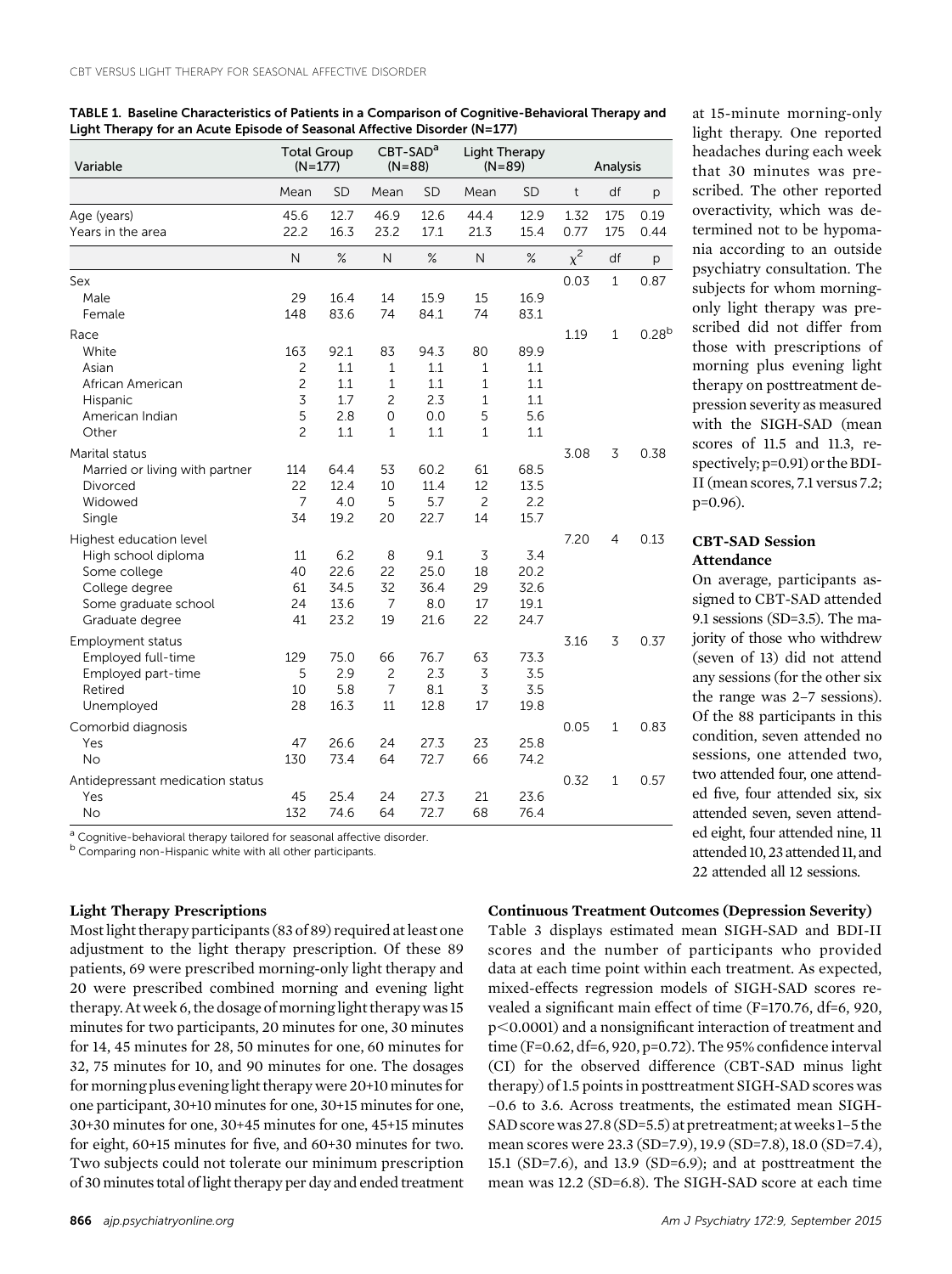point differed significantly from all others  $(p<0.01)$  except that the difference between the scores at weeks 4 and 5 fell short of significance (p=0.07). The same pattern was observed on the HAM-D and the subscale for atypical symptoms, and the effect of time was significant for both the HAM-D  $(F=119.80, df=6, 920, p<0.001)$  and atypical symptom subscale (F=102.31, df=6, 920, p $<0.001$ ).

On the BDI-II, regression models revealed a significant main effect of time (F=335.53, df=2, 332, p<0.0001) and a nonsignificant interaction between treatment and time (F=2.11, df=2, 332, p=0.13). The 95% CI for the observed 1.0 point difference between CBT-SAD and light therapy on the posttreatment BDI-II score was –1.3 to 3.3. The estimated mean BDI-II scores were 23.05 (SD=8.9) at pretreatment, 12.97 (SD=7.0) at midtreatment, and 7.66 (SD=6.4) at posttreatment. The BDI-II score at each time point differed from all of the others at  $p<0.0001$ .

| TABLE 2. Baseline Comorbid Diagnoses of Patients in a                    |
|--------------------------------------------------------------------------|
| <b>Comparison of Cognitive-Behavioral Therapy and Light Therapy</b>      |
| for an Acute Episode of Seasonal Affective Disorder (N=177) <sup>a</sup> |

| <b>Comorbid Diagnosis</b>                           | N              | $\%$ |
|-----------------------------------------------------|----------------|------|
| Specific phobia                                     | 14             | 7.9  |
| Social anxiety disorder                             | 13             | 7.3  |
| Generalized anxiety disorder                        | 11             | 6.2  |
| Panic disorder with agoraphobia                     | 7              | 3.9  |
| Binge eating disorder                               | 3              | 17   |
| Panic disorder without agoraphobia                  | 2              | 11   |
| Agoraphobia without panic disorder                  | $\mathfrak{p}$ | 11   |
| Body dysmorphic disorder                            | 2              | 1.1  |
| Bulimia nervosa                                     | 1              | 0.6  |
| Eating disorder not otherwise specified             | 1              | 0.6  |
| Pain disorder                                       | 1              | 0.6  |
| Obsessive-compulsive disorder                       | 1              | 0.6  |
| Hypochondriasis                                     |                | 0.6  |
| Substance dependence in sustained full<br>remission |                | 0.6  |

<sup>a</sup> Diagnoses were determined by using the Structured Clinical Interview for DSM-IV Axis I Disorders—Clinician Version (SCID).

# Treatment Moderators

Of potential moderators of treatment effects, only baseline comorbid diagnostic status was associated with depression severity throughout treatment. Across all time points, participants with a comorbid diagnosis had significantly higher SIGH-SAD scores than those without (F=4.83, df=1, 175, p=0.03). This effect was driven primarily by atypical depression severity; the main effect of comorbidity was significant for the atypical symptom subscale (F=5.57, df=1, 175, p=0.02) butnot for theHAM-D (F= 2.11, df=1, 175, p=0.15). Similarly, participants with comorbidity had significantly higher BDI-II scores (by about 2 points at each time point) than those without comorbidity (F=5.67, df=1, 175, p=0.02). There were no significant two-way interactions between comorbid-

| TABLE 3. Mood Ratings Over Time for Patients in a Comparison of Cognitive-Behavioral Therapy and |
|--------------------------------------------------------------------------------------------------|
| Light Therapy for an Acute Episode of Seasonal Affective Disorder <sup>a</sup>                   |

| SIGH-SAD and Components |    |          |           |       |           |                                  |           |    |               |           |
|-------------------------|----|----------|-----------|-------|-----------|----------------------------------|-----------|----|---------------|-----------|
|                         |    | Score    |           |       |           |                                  |           |    | <b>BDI-II</b> |           |
|                         |    | SIGH-SAD |           | HAM-D |           | <b>Atypical Symptom Subscale</b> |           |    | Score         |           |
| Group and Time          | N  | Mean     | <b>SD</b> | Mean  | <b>SD</b> | Mean                             | <b>SD</b> | N  | Mean          | <b>SD</b> |
| CBT-SAD                 |    |          |           |       |           |                                  |           |    |               |           |
| Pretreatment            | 88 | 28.1     | 5.3       | 16.3  | 3.9       | 11.8                             | 3.9       | 88 | 22.7          | 9.3       |
| Week 1                  | 71 | 24.4     | 7.3       | 14.6  | 4.7       | 9.7                              | 4.2       |    |               |           |
| Week 2                  | 73 | 20.5     | 7.8       | 12.8  | 5.2       | 7.6                              | 4.1       |    |               |           |
| Week 3                  | 71 | 18.3     | 7.6       | 11.7  | 5.0       | 6.6                              | 4.0       | 77 | 13.8          | 6.7       |
| Week 4                  | 69 | 15.4     | 7.8       | 9.7   | 5.4       | 5.7                              | 3.4       |    |               |           |
| Week 5                  | 69 | 15.0     | 7.6       | 9.3   | 5.4       | 5.7                              | 3.7       |    |               |           |
| Week 6 (posttreatment)  | 84 | 12.9     | 7.3       | 7.6   | 4.9       | 5.3                              | 3.9       | 84 | 8.2           | 6.7       |
| Light therapy           |    |          |           |       |           |                                  |           |    |               |           |
| Pretreatment            | 89 | 27.4     | 5.7       | 16.3  | 3.9       | 11.0                             | 3.9       | 89 | 23.4          | 8.4       |
| Week 1                  | 83 | 22.2     | 8.2       | 13.7  | 5.6       | 8.5                              | 4.1       |    |               |           |
| Week 2                  | 80 | 19.3     | 7.8       | 12.0  | 5.1       | 7.3                              | 4.4       |    |               |           |
| Week 3                  | 83 | 17.7     | 7.2       | 11.0  | 4.9       | 6.8                              | 3.7       | 87 | 12.1          | 7.3       |
| Week 4                  | 80 | 14.8     | 7.5       | 9.1   | 5.0       | 5.7                              | 3.6       |    |               |           |
| Week 5                  | 80 | 12.9     | 6.2       | 7.8   | 3.7       | 5.1                              | 3.9       |    |               |           |
| Week 6 (posttreatment)  | 89 | 11.5     | 6.2       | 7.2   | 4.1       | 4.2                              | 3.2       | 88 | 7.2           | 6.0       |

a SAD, seasonal affective disorder. CBT-SAD, cognitive-behavioral therapy tailored for SAD. SIGH-SAD, Structured Interview Guide for the Hamilton Rating Scale for Depression–Seasonal Affective Disorder Version. HAM-D, 21-item Hamilton Rating Scale for Depression. Atypical symptom subscale, 8-item subscale of the SIGH-SAD. BDI-II, Beck Depression Inventory, 2nd Edition. The BDI-II was administered only at pre-, mid-, and posttreatment. One participant assigned to light therapy completed the SIGH-SAD but not the BDI-II at posttreatment.

ity and time and no significant three-way interactions of comorbidity, treatment, and time.

## Dichotomous Treatment Outcomes (Remission Status)

Table 4 displays the proportions of remissions in each treatment group according to SIGH-SAD and BDI-II criteria with corresponding statistics, including the 95% CI for the difference between CBT-SAD and light therapy in remissions. CBT-SAD and light therapy did not differ in proportions of remissions according to either outcome measure.

For SIGH-SAD remission, using either a worst-case scenario for CBT-SAD (considering the four missing patients in the CBT-SAD group as not in remission; p=0.82) or a best-case scenario (remission for all four missing patients; p=0.71) did not alter the conclusions. Similarly, for BDI-II remission, neither the worst-case scenario for CBT-SAD (nonremission for the four missing patients in the CBT-SAD group and remission for the one missing patient in the light therapy group; p=0.16) nor the best-case scenario (remission for the four missing patients and nonremission for the one missing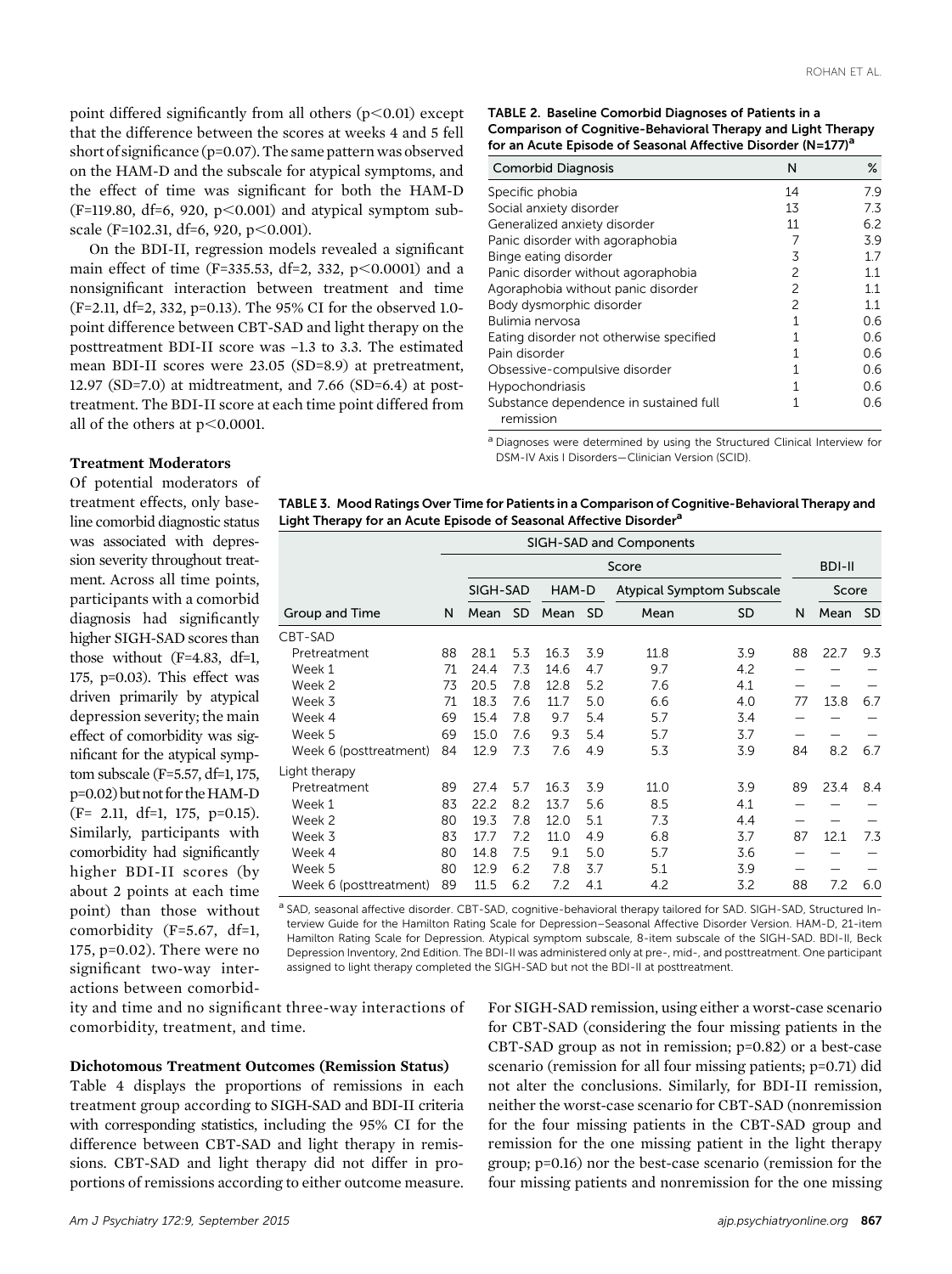|                         |                            | CBT-SAD |      |                            | Light Therapy |                                 |       |                       |                                 |
|-------------------------|----------------------------|---------|------|----------------------------|---------------|---------------------------------|-------|-----------------------|---------------------------------|
|                         | Posttreatment<br>Remission |         |      | Posttreatment<br>Remission |               | Chi-Square Analysis<br>$(df=1)$ |       | 95% CI for Difference |                                 |
| Outcome <sup>p</sup>    | Total N                    | N       | $\%$ | Total N                    | Ν             | $\%$                            |       | n                     | Between Treatments <sup>c</sup> |
| SIGH-SAD remission      | 84                         | 40      | 47.6 | 89                         | 42            | 47.2                            | 0.003 | 0.96                  | $-14.7$ to 15.5                 |
| <b>BDI-II remission</b> | 84                         | 47      | 56.0 | 88                         | 56            | 63.6                            | 1.06  | 0.30                  | $-22.5$ to $7.1$                |

TABLE 4. Posttreatment Remission Rates for Patients in a Comparison of Cognitive-Behavioral Therapy and Light Therapy for an Acute Episode of Seasonal Affective Disorder<sup>a</sup>

a SAD, seasonal affective disorder. CBT-SAD, cognitive-behavioral therapy tailored for SAD. SIGH-SAD, Structured Interview Guide for the Hamilton Rating Scale for Depression–Seasonal Affective Disorder Version. BDI-II, Beck Depression Inventory, 2nd Edition. One participant assigned to light therapy completed the SIGH-

SAD but not the BDI-II at posttreatment. HAM-D, 21-item Hamilton Rating Scale for Depression. Atypical symptom subscale, 8-item subscale of the SIGH-SAD.<br><sup>b</sup> Definition of SIGH-SAD remission: 1) ≥50% improvement in SIGH-S atypical symptom score  $\leq$ 10. Definition of BDI-II remission: BDI-II score  $\leq$ 8. <sup>c</sup> CBT-SAD minus light therapy.

patient in the light therapy group; p=0.50) resulted in a significant difference between treatments.

# Effects of Therapist and CBT-SAD Group Membership

In variance component analysis (i.e., with therapists and CBT-SAD groups considered as random effects), the proportion of variance attributable to therapist (ICC) was zero for posttreatment SIGH-SAD score, either with or without adjustment for baseline score. For posttreatment BDI-II score, the ICC for therapist was zero when not adjusted and 0.009 when adjusted for baseline score. The ICCs for CBT-SAD group membership were as follows (without and with adjustment for baseline score, respectively): 0.045 and 0.089 on the SIGH-SAD and 0.044 and 0.031 on the BDI-II at posttreatment. When we analyzed therapist as a fixed effect, controlling for CBT-SAD group as a random effect and baseline score as a fixed effect, there was still no significant difference between therapists on either the SIGH-SAD (p=0.61 for differences among the three therapists; p=0.97 for the principal investigator versus the other two) or the BDI-II (p=0.66 for differences among the three therapists; p=0.55 for the principal investigator versus the other two).

# **DISCUSSION**

This randomized clinical trial is, to our knowledge, the largest comparison of the effectiveness of CBT-SAD and light therapy in the treatment of SAD. This trial was based in Burlington, Vermont (44.5° N), where the mean daily photoperiod (i.e., hours:minutes from sunrise to sunset) is only 9:36 in November, 8:54 in December, 9:17 in January, and 10:27 in February.

Depression severity improved significantly over 6 weeks of treatment with no significant differences between CBT-SAD and light therapy. Additionally, remission status did not statistically differ between treatments. The pattern of results was consistent across two measures, symptoms on the SIGH-SAD assessed by a blind interviewer and patient-rated symptoms on the BDI-II. The observed differences between treatments in posttreatment depression scores (differences of 1.5 on the SIGH-SAD and 1.0 on the BDI-II) and in the proportions in remission (differences of 0.004 and 0.076 according to the remission definitions based on the SIGH-SAD and BDI-II, respectively) were small and not clinically meaningful. Baseline characteristics including sex, age, race, pretreatment depression severity, comorbidity status, and antidepressant medication status did not predict differential outcome in CBT-SAD versus light therapy. However, participants who entered the trial with a comorbid diagnosis remained more depressed across the 6 weeks relative to those without comorbidities.

The outcomes for CBT-SAD and light therapy virtually replicate those from our earlier study (6) (mean posttreatment SIGH-SAD scores of 12.7 with CBT-SAD and 12.9 with light therapy), which included a wait list as a control condition (mean posttreatment SIGH-SAD score of 23.1). The current findings extend our prior work by demonstrating that the CBT-SAD outcomes of the patients assigned to the two community therapists were comparable to those of patients assigned to the principal investigator. This result increases confidence that the results seen with CBT-SAD are not specific to the principal investigator, who was the developer of CBT-SAD and the sole interventionist in prior trials. This study also showed that our prior short-term results for CBT-SAD and light therapy generalize to a more ecologically valid SAD sample, including patients with baseline comorbidities and stable antidepressant medications.

Limitations include the single site with a principal investigator known for CBT-SAD and a racially homogeneous sample. However, our prior studies were conducted in the greater Washington, D.C., metropolitan area, included a more diverse sample, and yielded similar results (6), suggesting that the previous findings generalize to Vermont residents. CBT-SAD and light therapy inherently differ in delivery format (in a group twice weekly versus individually daily at home). Attrition in light therapy was surprisingly low, whereas the 15% attrition in CBT-SAD is consistent with attrition in trials of cognitive therapy for nonseasonal depression. It is noteworthy that about half (7/13) of patients who dropped out of CBT-SAD were unwilling to start the treatment.

The current study represents the first wave in a longer-term project,inwhich subjectswere followed for 2 yearsafteracuteepisode treatment to examine outcomes one and two winters